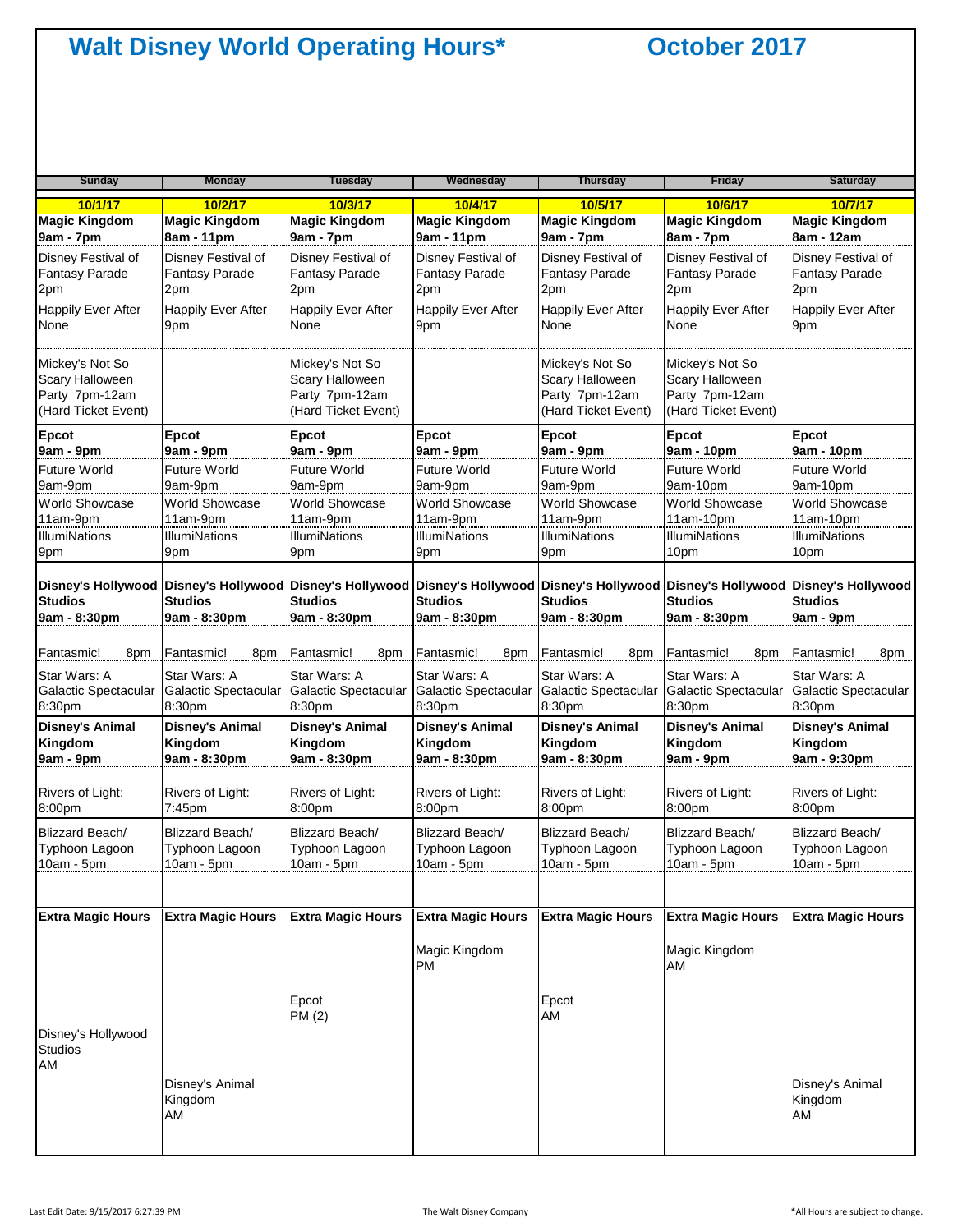| <b>Sunday</b>                                                                                                                                                                             | <b>Monday</b>                                                               | <b>Tuesday</b>                                                              | Wednesday                                       | <b>Thursday</b>                                                             | <b>Friday</b>                                                               | <b>Saturday</b>                  |
|-------------------------------------------------------------------------------------------------------------------------------------------------------------------------------------------|-----------------------------------------------------------------------------|-----------------------------------------------------------------------------|-------------------------------------------------|-----------------------------------------------------------------------------|-----------------------------------------------------------------------------|----------------------------------|
| 10/8/17                                                                                                                                                                                   | 10/9/17                                                                     | 10/10/17                                                                    | 10/11/17                                        | 10/12/17                                                                    | 10/13/17                                                                    | 10/14/17                         |
| <b>Magic Kingdom</b>                                                                                                                                                                      | <b>Magic Kingdom</b>                                                        | <b>Magic Kingdom</b>                                                        | <b>Magic Kingdom</b>                            | <b>Magic Kingdom</b>                                                        | <b>Magic Kingdom</b>                                                        | <b>Magic Kingdom</b>             |
| 8am - 12am                                                                                                                                                                                | 8am - 7pm                                                                   | 8am - 7pm                                                                   | 8am - 12am                                      | 8am - 7pm                                                                   | 8am - 7pm                                                                   | 8am - 12am                       |
| Disney Festival of                                                                                                                                                                        | Disney Festival of                                                          | Disney Festival of                                                          | Disney Festival of                              | Disney Festival of                                                          | Disney Festival of                                                          | Disney Festival of               |
| <b>Fantasy Parade</b>                                                                                                                                                                     | <b>Fantasy Parade</b>                                                       | Fantasy Parade                                                              | <b>Fantasy Parade</b>                           | <b>Fantasy Parade</b>                                                       | Fantasy Parade                                                              | Fantasy Parade                   |
| 2pm                                                                                                                                                                                       | 2pm                                                                         | 2pm                                                                         | 2pm                                             | 2pm                                                                         | 2pm                                                                         | 2pm                              |
| <b>Happily Ever After</b>                                                                                                                                                                 | <b>Happily Ever After</b>                                                   | <b>Happily Ever After</b>                                                   | <b>Happily Ever After</b>                       | <b>Happily Ever After</b>                                                   | Happily Ever After                                                          | <b>Happily Ever After</b>        |
| 9pm                                                                                                                                                                                       | None                                                                        | None                                                                        | 9pm                                             | None                                                                        | None                                                                        | 9pm                              |
|                                                                                                                                                                                           | Mickey's Not So<br>Scary Halloween<br>Party 7pm-12am<br>(Hard Ticket Event) | Mickey's Not So<br>Scary Halloween<br>Party 7pm-12am<br>(Hard Ticket Event) |                                                 | Mickey's Not So<br>Scary Halloween<br>Party 7pm-12am<br>(Hard Ticket Event) | Mickey's Not So<br>Scary Halloween<br>Party 7pm-12am<br>(Hard Ticket Event) |                                  |
| <b>Epcot</b>                                                                                                                                                                              | <b>Epcot</b>                                                                | Epcot                                                                       | Epcot                                           | <b>Epcot</b>                                                                | Epcot                                                                       | Epcot                            |
| 9am - 9pm                                                                                                                                                                                 | 9am - 9pm                                                                   | 9am - 9pm                                                                   | 9am - 9pm                                       | 9am - 9pm                                                                   | 9am - 10pm                                                                  | 9am - 10pm                       |
| <b>Future World</b>                                                                                                                                                                       | <b>Future World</b>                                                         | <b>Future World</b>                                                         | <b>Future World</b>                             | Future World                                                                | <b>Future World</b>                                                         | Future World                     |
| 9am-9pm                                                                                                                                                                                   | 9am-9pm                                                                     | 9am-9pm                                                                     | 9am-9pm                                         | 9am-9pm                                                                     | 9am-10pm                                                                    | 9am-10pm                         |
| <b>World Showcase</b>                                                                                                                                                                     | <b>World Showcase</b>                                                       | <b>World Showcase</b>                                                       | World Showcase                                  | World Showcase                                                              | <b>World Showcase</b>                                                       | World Showcase                   |
| 11am-9pm                                                                                                                                                                                  | 11am-9pm                                                                    | 11am-9pm                                                                    | 11am-9pm                                        | 11am-9pm                                                                    | $11am-10pm$                                                                 | $11am-10pm$                      |
| <b>IllumiNations</b>                                                                                                                                                                      | <b>IllumiNations</b>                                                        | <b>IllumiNations</b>                                                        | <b>IllumiNations</b>                            | <b>IllumiNations</b>                                                        | <b>IllumiNations</b>                                                        | <b>IllumiNations</b>             |
| 9pm                                                                                                                                                                                       | 9pm                                                                         | 9pm                                                                         | 9pm                                             | 9pm                                                                         | 10pm                                                                        | 10pm                             |
| Disney's Hollywood Disney's Hollywood Disney's Hollywood Disney's Hollywood Disney's Hollywood Disney's Hollywood Disney's Hollywood Disney's Hollywood<br><b>Studios</b><br>9am - 8:30pm | <b>Studios</b><br>9am - 8:30pm                                              | <b>Studios</b><br>9am - 8:30pm                                              | <b>Studios</b><br>9am - 8:30pm                  | <b>Studios</b><br>9am - 8:30pm                                              | <b>Studios</b><br>9am - 8:30pm                                              | <b>Studios</b><br>9am - 8:30pm   |
| Fantasmic!                                                                                                                                                                                | Fantasmic!                                                                  | Fantasmic!                                                                  | Fantasmic!                                      | Fantasmic!                                                                  | Fantasmic!                                                                  | Fantasmic!                       |
| 8pm                                                                                                                                                                                       | 8pm                                                                         | 8pm                                                                         | 8pm                                             | 8pm                                                                         | 8pm                                                                         | 8pm                              |
| Star Wars: A                                                                                                                                                                              | Star Wars: A                                                                | Star Wars: A                                                                | Star Wars: A                                    | Star Wars: A                                                                | Star Wars: A                                                                | Star Wars: A                     |
| Galactic Spectacular                                                                                                                                                                      | Galactic Spectacular                                                        | Galactic Spectacular                                                        | Galactic Spectacular                            | Galactic Spectacular                                                        | Galactic Spectacular                                                        | Galactic Spectacular             |
| 8:30pm                                                                                                                                                                                    | 8:30pm                                                                      | 8:30pm                                                                      | 8:30pm                                          | 8:30pm                                                                      | 8:30pm                                                                      | 8:30pm                           |
| <b>Disney's Animal</b>                                                                                                                                                                    | <b>Disney's Animal</b>                                                      | <b>Disney's Animal</b>                                                      | <b>Disney's Animal</b>                          | <b>Disney's Animal</b>                                                      | <b>Disney's Animal</b>                                                      | <b>Disney's Animal</b>           |
| Kingdom                                                                                                                                                                                   | Kingdom                                                                     | Kingdom                                                                     | Kingdom                                         | Kingdom                                                                     | Kingdom                                                                     | Kingdom                          |
| 9am - 9pm                                                                                                                                                                                 | 9am - 9:30pm                                                                | 9am - 9pm                                                                   | 9am - 9pm                                       | 9am - 9pm                                                                   | 9am - 9pm                                                                   | 9am - 9:30pm                     |
| Rivers of Light:                                                                                                                                                                          | Rivers of Light:                                                            | Rivers of Light:                                                            | Rivers of Light:                                | Rivers of Light:                                                            | Rivers of Light:                                                            | Rivers of Light:                 |
| 8:00pm, 9:15pm                                                                                                                                                                            | 8:00pm, 9:15pm                                                              | 8:00pm, 9:15pm                                                              | 8:00pm, 9:15pm                                  | 8:00pm, 9:15pm                                                              | 8:00pm, 9:15pm                                                              | 8:00pm, 9:15pm                   |
| <b>Blizzard Beach/</b>                                                                                                                                                                    | <b>Blizzard Beach/</b>                                                      | <b>Blizzard Beach/</b>                                                      | <b>Blizzard Beach/</b>                          | <b>Blizzard Beach/</b>                                                      | Blizzard Beach/                                                             | Blizzard Beach/                  |
| Typhoon Lagoon                                                                                                                                                                            | Typhoon Lagoon                                                              | Typhoon Lagoon                                                              | Typhoon Lagoon                                  | Typhoon Lagoon                                                              | Typhoon Lagoon                                                              | Typhoon Lagoon                   |
| 10am - 5pm                                                                                                                                                                                | 10am - 5pm                                                                  | 10am - 5pm                                                                  | $10am - 5pm$                                    | 10am - 5pm                                                                  | 10am - 5pm                                                                  | $10am - 5pm$                     |
| <b>Extra Magic Hours</b>                                                                                                                                                                  | <b>Extra Magic Hours</b>                                                    | <b>Extra Magic Hours</b>                                                    | <b>Extra Magic Hours</b><br>Magic Kingdom<br>PM | <b>Extra Magic Hours</b>                                                    | <b>Extra Magic Hours</b><br>Magic Kingdom<br>AM                             | <b>Extra Magic Hours</b>         |
| Disney's Hollywood<br><b>Studios</b><br>AM                                                                                                                                                |                                                                             | Epcot<br>PM (2)                                                             |                                                 | Epcot<br>AM                                                                 |                                                                             |                                  |
|                                                                                                                                                                                           | Disney's Animal<br>Kingdom<br>AM                                            |                                                                             |                                                 |                                                                             |                                                                             | Disney's Animal<br>Kingdom<br>AM |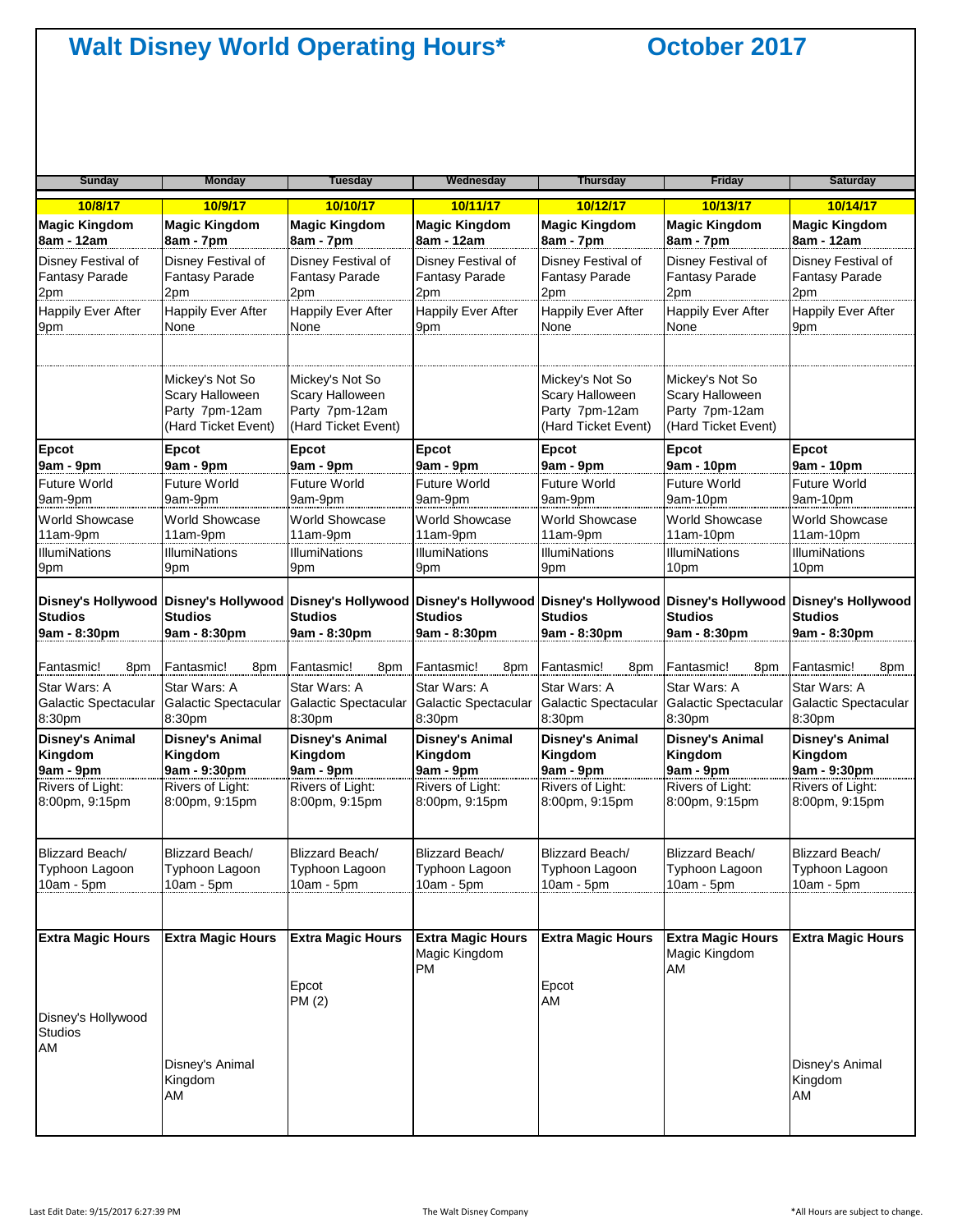| <b>Sunday</b>                                                                      | <b>Monday</b>               | <b>Tuesday</b>                                                              | Wednesday                                       | <b>Thursday</b>                                                                                                                                                                                           | <b>Friday</b>                                                               | <b>Saturday</b>             |
|------------------------------------------------------------------------------------|-----------------------------|-----------------------------------------------------------------------------|-------------------------------------------------|-----------------------------------------------------------------------------------------------------------------------------------------------------------------------------------------------------------|-----------------------------------------------------------------------------|-----------------------------|
| 10/15/17                                                                           | 10/16/17                    | 10/17/17                                                                    | 10/18/17                                        | 10/19/17                                                                                                                                                                                                  | 10/20/17                                                                    | 10/21/17                    |
| <b>Magic Kingdom</b>                                                               | <b>Magic Kingdom</b>        | <b>Magic Kingdom</b>                                                        | <b>Magic Kingdom</b>                            | <b>Magic Kingdom</b>                                                                                                                                                                                      | <b>Magic Kingdom</b>                                                        | <b>Magic Kingdom</b>        |
| 8am - 7pm                                                                          | 8am - 12am                  | 9am - 7pm                                                                   | 8am - 11pm                                      | 9am - 7pm                                                                                                                                                                                                 | 8am - 7pm                                                                   | 8am - 12am                  |
| Disney Festival of                                                                 | Disney Festival of          | Disney Festival of                                                          | Disney Festival of                              | Disney Festival of                                                                                                                                                                                        | Disney Festival of                                                          | Disney Festival of          |
| <b>Fantasy Parade</b>                                                              | <b>Fantasy Parade</b>       | <b>Fantasy Parade</b>                                                       | <b>Fantasy Parade</b>                           | <b>Fantasy Parade</b>                                                                                                                                                                                     | <b>Fantasy Parade</b>                                                       | <b>Fantasy Parade</b>       |
| 2pm                                                                                | 2pm                         | 2pm                                                                         | 2pm                                             | 2pm                                                                                                                                                                                                       | 2pm                                                                         | 2pm                         |
| <b>Happily Ever After</b>                                                          | <b>Happily Ever After</b>   | <b>Happily Ever After</b>                                                   | <b>Happily Ever After</b>                       | <b>Happily Ever After</b>                                                                                                                                                                                 | <b>Happily Ever After</b>                                                   | <b>Happily Ever After</b>   |
| None                                                                               | 9pm                         | None                                                                        | 9pm                                             | None                                                                                                                                                                                                      | None                                                                        | 9pm                         |
| Mickey's Not So<br><b>Scary Halloween</b><br>Party 7pm-12am<br>(Hard Ticket Event) |                             | Mickey's Not So<br>Scary Halloween<br>Party 7pm-12am<br>(Hard Ticket Event) |                                                 | Mickey's Not So<br>Scary Halloween<br>Party 7pm-12am<br>(Hard Ticket Event)                                                                                                                               | Mickey's Not So<br>Scary Halloween<br>Party 7pm-12am<br>(Hard Ticket Event) |                             |
| <b>Epcot</b>                                                                       | <b>Epcot</b>                | <b>Epcot</b>                                                                | <b>Epcot</b>                                    | <b>Epcot</b>                                                                                                                                                                                              | <b>Epcot</b>                                                                | Epcot                       |
| 9am - 9pm                                                                          | 9am - 9pm                   | 9am - 9pm                                                                   | 9am - 9pm                                       | 9am - 9pm                                                                                                                                                                                                 | 9am - 10pm                                                                  | 9am - 10pm                  |
| <b>Future World</b>                                                                | <b>Future World</b>         | Future World                                                                | Future World                                    | <b>Future World</b>                                                                                                                                                                                       | <b>Future World</b>                                                         | <b>Future World</b>         |
| 9am-9pm                                                                            | 9am-9pm                     | 9am-9pm                                                                     | 9am-9pm                                         | 9am-9pm                                                                                                                                                                                                   | 9am-10pm                                                                    | 9am-10pm                    |
| <b>World Showcase</b>                                                              | <b>World Showcase</b>       | <b>World Showcase</b>                                                       | World Showcase                                  | <b>World Showcase</b>                                                                                                                                                                                     | <b>World Showcase</b>                                                       | World Showcase              |
| 11am-9pm                                                                           | 11am-9pm                    | 11am-9pm                                                                    | 11am-9pm                                        | 11am-9pm                                                                                                                                                                                                  | $11am-10pm$                                                                 | 11am-10pm                   |
| <b>IllumiNations</b>                                                               | IllumiNations               | <b>IllumiNations</b>                                                        | <b>IllumiNations</b>                            | <b>IllumiNations</b>                                                                                                                                                                                      | <b>IllumiNations</b>                                                        | <b>IllumiNations</b>        |
| 9pm                                                                                | 9pm                         | 9pm                                                                         | 9pm                                             | 9pm                                                                                                                                                                                                       | 10pm                                                                        | 10pm                        |
| <b>Studios</b><br>9am - 8pm                                                        | <b>Studios</b><br>9am - 8pm | <b>Studios</b><br>9am - 8pm                                                 | <b>Studios</b><br>9am - 8pm                     | Disney's Hollywood Disney's Hollywood Disney's Hollywood Disney's Hollywood Disney's Hollywood Disney's Hollywood Disney's Hollywood Disney's Hollywood Disney's Hollywood<br><b>Studios</b><br>9am - 8pm | <b>Studios</b><br>9am - 8pm                                                 | <b>Studios</b><br>9am - 9pm |
| Fantasmic!                                                                         | Fantasmic!                  | Fantasmic!                                                                  | Fantasmic!                                      | Fantasmic!                                                                                                                                                                                                |                                                                             | Fantasmic!                  |
| 7:30pm                                                                             | 7:30pm                      | 7:30pm                                                                      | 7:30pm                                          | 7:30pm                                                                                                                                                                                                    |                                                                             | 7:30pm                      |
| Star Wars: A                                                                       | Star Wars: A                | Star Wars: A                                                                | Star Wars: A                                    | Star Wars: A                                                                                                                                                                                              | Star Wars: A                                                                | Star Wars: A                |
| Galactic Spectacular                                                               | Galactic Spectacular        | Galactic Spectacular                                                        | Galactic Spectacular                            | Galactic Spectacular                                                                                                                                                                                      | Galactic Spectacular                                                        | Galactic Spectacular        |
| 8pm                                                                                | 8pm                         | 8pm                                                                         | 8pm                                             | 8pm                                                                                                                                                                                                       | 8pm                                                                         | 8pm                         |
| <b>Disney's Animal</b>                                                             | <b>Disney's Animal</b>      | <b>Disney's Animal</b>                                                      | <b>Disney's Animal</b>                          | <b>Disney's Animal</b>                                                                                                                                                                                    | <b>Disney's Animal</b>                                                      | <b>Disney's Animal</b>      |
| Kingdom                                                                            | Kingdom                     | Kingdom                                                                     | Kingdom                                         | Kingdom                                                                                                                                                                                                   | Kingdom                                                                     | Kingdom                     |
| 9am - 9pm                                                                          | 9am - 9pm                   | 9am - 8:30pm                                                                | 9am - 8:30pm                                    | 9am - 9pm                                                                                                                                                                                                 | 9am - 9pm                                                                   | 9am - 9:30pm                |
| Rivers of Light:                                                                   | Rivers of Light:            | Rivers of Light:                                                            | Rivers of Light:                                | Rivers of Light:                                                                                                                                                                                          | Rivers of Light:                                                            | Rivers of Light:            |
| 7:45pm, 9:00pm                                                                     | 7:45pm, 9:00pm              | 7:45pm, 9:00pm                                                              | 7:45pm, 9:00pm                                  | 7:45pm, 9:00pm                                                                                                                                                                                            | 7:45pm, 9:00pm                                                              | 7:45pm, 9:00pm              |
| Blizzard Beach/                                                                    | Blizzard Beach/             | Blizzard Beach/                                                             | Blizzard Beach/                                 | Blizzard Beach/                                                                                                                                                                                           | Blizzard Beach/                                                             | Blizzard Beach/             |
| Typhoon Lagoon                                                                     | Typhoon Lagoon              | Typhoon Lagoon                                                              | Typhoon Lagoon                                  | Typhoon Lagoon                                                                                                                                                                                            | Typhoon Lagoon                                                              | Typhoon Lagoon              |
| $10am - 5pm$                                                                       | $10am - 5pm$                | $10am - 5pm$                                                                | 10am - 5pm                                      | $10am - 5pm$                                                                                                                                                                                              | $10am - 5pm$                                                                | $10am - 5pm$                |
|                                                                                    |                             |                                                                             |                                                 |                                                                                                                                                                                                           |                                                                             |                             |
| <b>Extra Magic Hours</b>                                                           | <b>Extra Magic Hours</b>    | <b>Extra Magic Hours</b><br>Epcot<br>PM (2)                                 | <b>Extra Magic Hours</b><br>Magic Kingdom<br>PM | <b>Extra Magic Hours</b><br>Epcot<br>AM                                                                                                                                                                   | <b>Extra Magic Hours</b><br>Magic Kingdom<br>AM                             | <b>Extra Magic Hours</b>    |
| Disney's Hollywood<br><b>Studios</b><br>AM                                         | Disney's Animal<br>Kingdom  |                                                                             |                                                 |                                                                                                                                                                                                           |                                                                             | Disney's Animal<br>Kingdom  |
|                                                                                    | AM                          |                                                                             |                                                 |                                                                                                                                                                                                           |                                                                             | AM                          |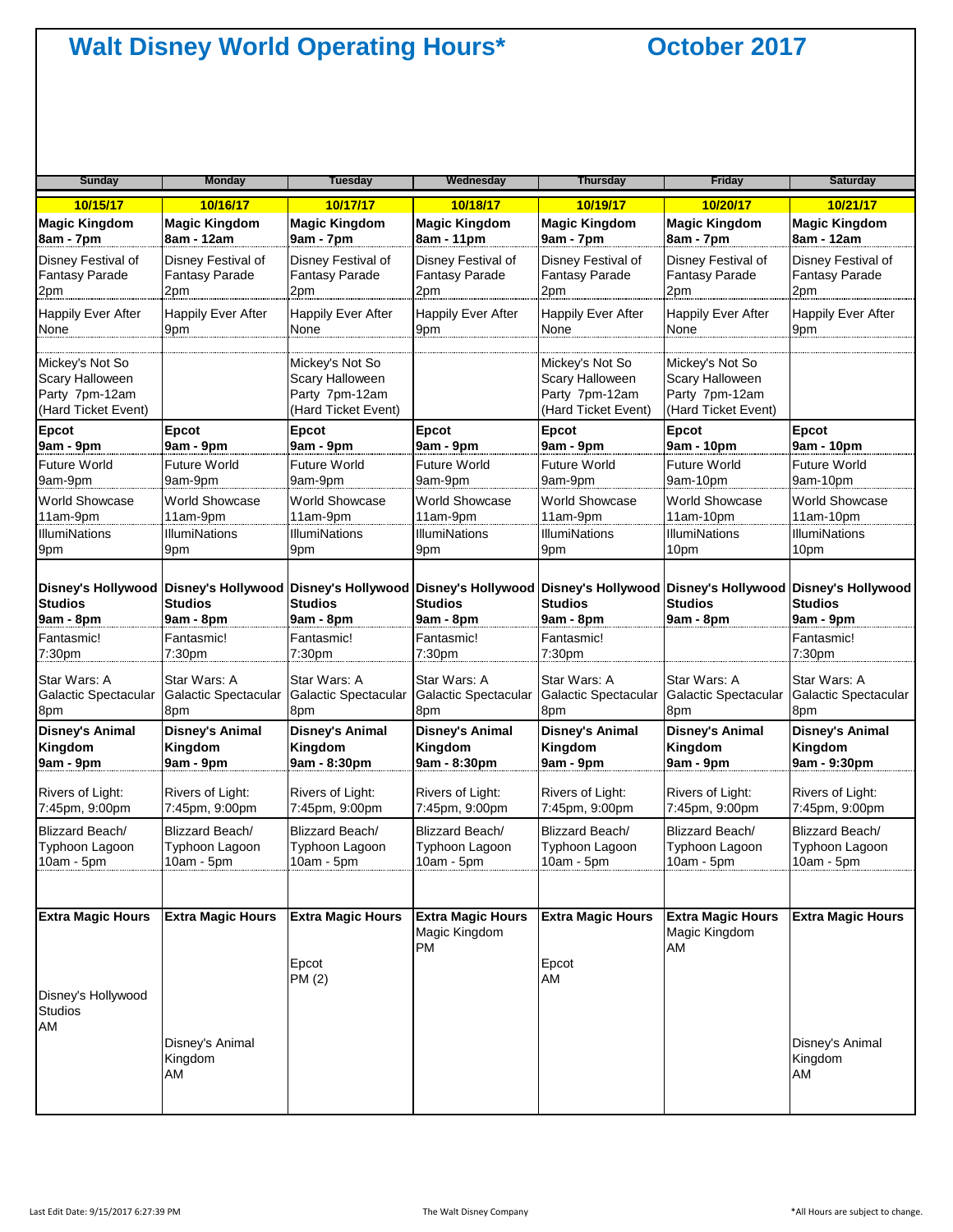| <b>Sunday</b>                                                               | <b>Monday</b>                    | <b>Tuesday</b>                                                              | Wednesday                                       | <b>Thursday</b>                                                                                                                                                                        | <b>Friday</b>                                                               | <b>Saturday</b>                  |
|-----------------------------------------------------------------------------|----------------------------------|-----------------------------------------------------------------------------|-------------------------------------------------|----------------------------------------------------------------------------------------------------------------------------------------------------------------------------------------|-----------------------------------------------------------------------------|----------------------------------|
| 10/22/17                                                                    | 10/23/17                         | 10/24/17                                                                    | 10/25/17                                        | 10/26/17                                                                                                                                                                               | 10/27/17                                                                    | 10/28/17                         |
| <b>Magic Kingdom</b>                                                        | <b>Magic Kingdom</b>             | <b>Magic Kingdom</b>                                                        | <b>Magic Kingdom</b>                            | <b>Magic Kingdom</b>                                                                                                                                                                   | <b>Magic Kingdom</b>                                                        | <b>Magic Kingdom</b>             |
| 8am - 7pm                                                                   | 9am - 11pm                       | 9am - 7pm                                                                   | 9am - 11pm                                      | 9am - 7pm                                                                                                                                                                              | 8am - 7pm                                                                   | 8am - 12am                       |
| Disney Festival of                                                          | Disney Festival of               | Disney Festival of                                                          | Disney Festival of                              | Disney Festival of                                                                                                                                                                     | Disney Festival of                                                          | Disney Festival of               |
| Fantasy Parade                                                              | <b>Fantasy Parade</b>            | <b>Fantasy Parade</b>                                                       | Fantasy Parade                                  | <b>Fantasy Parade</b>                                                                                                                                                                  | <b>Fantasy Parade</b>                                                       | <b>Fantasy Parade</b>            |
| 2pm                                                                         | 2pm                              | 2pm                                                                         | 2pm                                             | 2pm                                                                                                                                                                                    | 2pm                                                                         | 2pm                              |
| <b>Happily Ever After</b>                                                   | <b>Happily Ever After</b>        | Happily Ever After                                                          | <b>Happily Ever After</b>                       | Happily Ever After                                                                                                                                                                     | <b>Happily Ever After</b>                                                   | <b>Happily Ever After</b>        |
| None                                                                        | 9pm                              | None                                                                        | 9pm                                             | None                                                                                                                                                                                   | None                                                                        | 9pm                              |
| Mickey's Not So<br>Scary Halloween<br>Party 7pm-12am<br>(Hard Ticket Event) |                                  | Mickey's Not So<br>Scary Halloween<br>Party 7pm-12am<br>(Hard Ticket Event) |                                                 | Mickey's Not So<br>Scary Halloween<br>Party 7pm-12am<br>(Hard Ticket Event)                                                                                                            | Mickey's Not So<br>Scary Halloween<br>Party 7pm-12am<br>(Hard Ticket Event) |                                  |
| <b>Epcot</b>                                                                | Epcot                            | Epcot                                                                       | Epcot                                           | Epcot                                                                                                                                                                                  | Epcot                                                                       | Epcot                            |
| 9am - 9pm                                                                   | 9am - 9pm                        | 9am - 9pm                                                                   | 9am - 9pm                                       | 9am - 9pm                                                                                                                                                                              | 9am - 10pm                                                                  | 9am - 10pm                       |
| Future World                                                                | <b>Future World</b>              | Future World                                                                | <b>Future World</b>                             | <b>Future World</b>                                                                                                                                                                    | <b>Future World</b>                                                         | <b>Future World</b>              |
| 9am-9pm                                                                     | 9am-9pm                          | 9am-9pm                                                                     | 9am-9pm                                         | 9am-9pm                                                                                                                                                                                | 9am-10pm                                                                    | 9am-10pm                         |
| <b>World Showcase</b>                                                       | <b>World Showcase</b>            | <b>World Showcase</b>                                                       | <b>World Showcase</b>                           | <b>World Showcase</b>                                                                                                                                                                  | World Showcase                                                              | <b>World Showcase</b>            |
| 11am-9pm                                                                    | 11am-9pm                         | 11am-9pm                                                                    | 11am-9pm                                        | 11am-9pm                                                                                                                                                                               | $11am-10pm$                                                                 | $11am-10pm$                      |
| <b>IllumiNations</b>                                                        | <b>IllumiNations</b>             | <b>IllumiNations</b>                                                        | <b>IllumiNations</b>                            | <b>IllumiNations</b>                                                                                                                                                                   | <b>IllumiNations</b>                                                        | <b>IllumiNations</b>             |
| 9pm                                                                         | 9pm                              | 9pm                                                                         | 9pm                                             | 9pm                                                                                                                                                                                    | 10pm                                                                        | 10pm                             |
| <b>Studios</b><br>9am - 8pm                                                 | <b>Studios</b><br>9am - 8pm      | <b>Studios</b><br>9am - 8pm                                                 | <b>Studios</b><br>9am - 8pm                     | Disney's Hollywood Disney's Hollywood Disney's Hollywood Disney's Hollywood Disney's Hollywood Disney's Hollywood Disney's Hollywood Disney's Hollywood<br><b>Studios</b><br>9am - 8pm | <b>Studios</b><br>9am - 8pm                                                 | <b>Studios</b><br>9am - 8pm      |
| Fantasmic!                                                                  | Fantasmic!                       | Fantasmic!                                                                  | Fantasmic!                                      | Fantasmic!                                                                                                                                                                             | Fantasmic!                                                                  | Fantasmic!                       |
| 7:30 <sub>pm</sub>                                                          | 7:30pm                           | 7:30pm                                                                      | 7:30pm                                          | 7:30pm                                                                                                                                                                                 | 7:30pm                                                                      | 7:30 <sub>pm</sub>               |
| Star Wars: A                                                                | Star Wars: A                     | Star Wars: A                                                                | Star Wars: A                                    | Star Wars: A                                                                                                                                                                           | Star Wars: A                                                                | Star Wars: A                     |
| <b>Galactic Spectacular</b>                                                 | Galactic Spectacular             | Galactic Spectacular                                                        | Galactic Spectacular                            | Galactic Spectacular                                                                                                                                                                   | Galactic Spectacular                                                        | Galactic Spectacular             |
| 8pm                                                                         | 8pm                              | 8pm                                                                         | 8pm                                             | 8pm                                                                                                                                                                                    | 8pm                                                                         | 8pm                              |
| <b>Disney's Animal</b>                                                      | <b>Disney's Animal</b>           | <b>Disney's Animal</b>                                                      | <b>Disney's Animal</b>                          | <b>Disney's Animal</b>                                                                                                                                                                 | <b>Disney's Animal</b>                                                      | <b>Disney's Animal</b>           |
| Kingdom                                                                     | Kingdom                          | Kingdom                                                                     | Kingdom                                         | Kingdom                                                                                                                                                                                | Kingdom                                                                     | Kingdom                          |
| 9am - 9pm                                                                   | 9am - 9pm                        | 9am - 8:30pm                                                                | 9am - 8:30pm                                    | 9am - 8:30pm                                                                                                                                                                           | 9am - 8:30pm                                                                | 9am - 8:30pm                     |
| Rivers of Light:                                                            | Rivers of Light:                 | Rivers of Light:                                                            | Rivers of Light:                                | Rivers of Light:                                                                                                                                                                       | Rivers of Light:                                                            | Rivers of Light:                 |
| 7:45pm, 9:00pm                                                              | 7:45pm, 9:00pm                   | 7:45pm, 9:00pm                                                              | 7:45pm, 9:00pm                                  | 7:45pm, 9:00pm                                                                                                                                                                         | 7:45pm, 9:00pm                                                              | 7:45pm, 9:00pm                   |
| Typhoon Lagoon                                                              | Typhoon Lagoon                   | Typhoon Lagoon                                                              | Typhoon Lagoon                                  | Typhoon Lagoon                                                                                                                                                                         | Typhoon Lagoon                                                              | Typhoon Lagoon                   |
| 10am - 5pm                                                                  | 10am - 5pm                       | $10am - 5pm$                                                                | 10am - 5pm                                      | 10am - 5pm                                                                                                                                                                             | 10am - 5pm                                                                  | $10am - 5pm$                     |
| <b>Blizzard Beach</b>                                                       | <b>Blizzard Beach</b>            | <b>Blizzard Beach</b>                                                       | Blizzard Beach                                  | <b>Blizzard Beach</b>                                                                                                                                                                  | Blizzard Beach                                                              | <b>Blizzard Beach</b>            |
| Closed for                                                                  | Closed for                       | Closed for                                                                  | Closed for                                      | Closed for                                                                                                                                                                             | Closed for                                                                  | Closed for                       |
| Refurbishment                                                               | Refurbishment                    | Refurbishment                                                               | Refurbishment                                   | Refurbishment                                                                                                                                                                          | Refurbishment                                                               | Refurbishment                    |
| <b>Extra Magic Hours</b><br>Disney's Hollywood<br>Studios                   | <b>Extra Magic Hours</b>         | <b>Extra Magic Hours</b><br>Epcot<br>PM (2)                                 | <b>Extra Magic Hours</b><br>Magic Kingdom<br>PM | <b>Extra Magic Hours</b><br>Epcot<br>AM                                                                                                                                                | <b>Extra Magic Hours</b><br>Magic Kingdom<br>AM                             | <b>Extra Magic Hours</b>         |
| AM                                                                          | Disney's Animal<br>Kingdom<br>AM |                                                                             |                                                 |                                                                                                                                                                                        |                                                                             | Disney's Animal<br>Kingdom<br>AM |